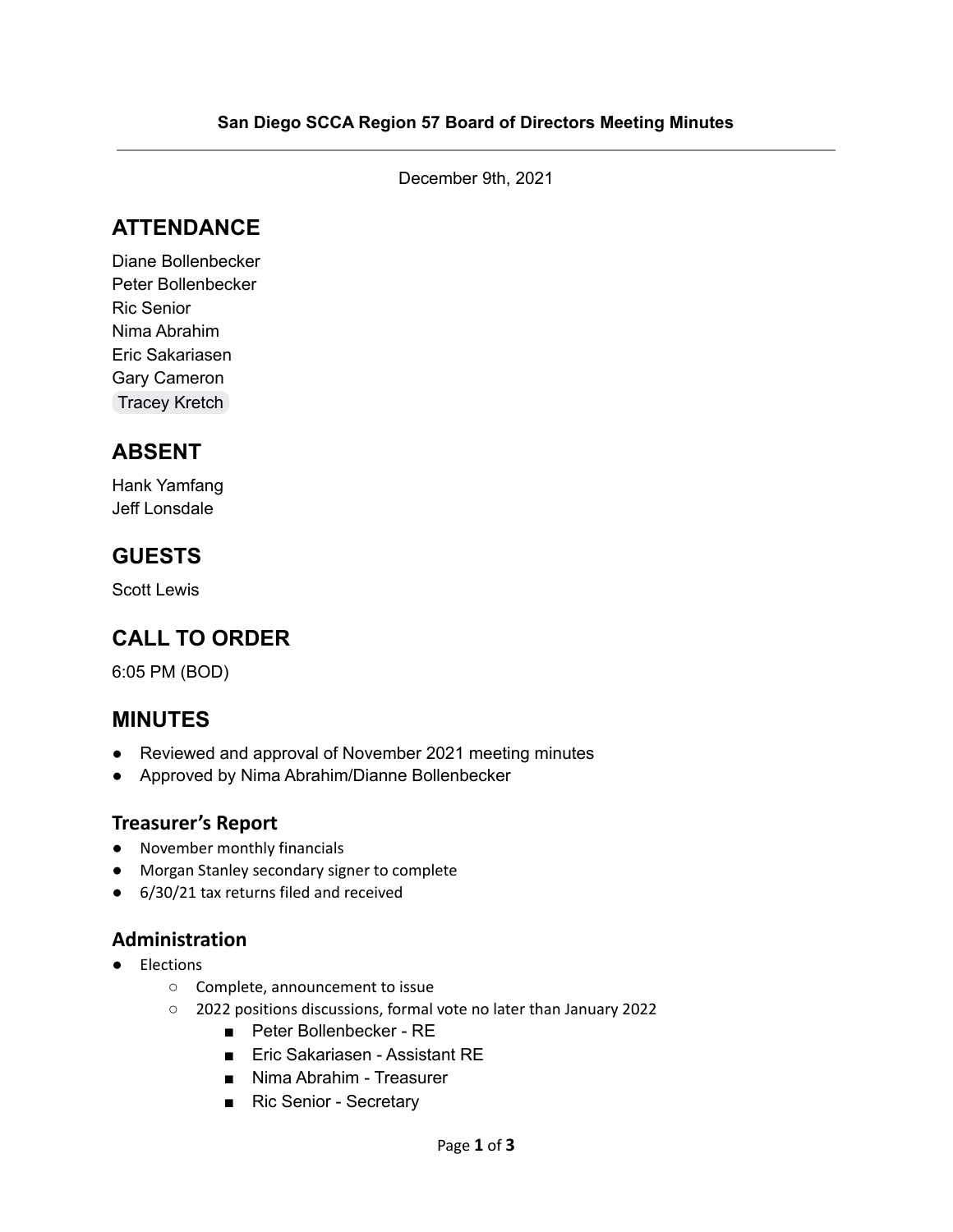● Tow Truck disposition – DMV title in person, Cal Rothe transfer

#### **National Convention**

- Online event, coverage by committees and BOD, week of Jan 21st ○ [https://whova.com/portal/registration/sccaa\\_202201/](https://whova.com/portal/registration/sccaa_202201/)
- Road rally development presentation

#### **Membership**

● Current membership report – 592 members as of 12/9/21 (+2 to last month)

#### **Solo Chair Report**

- Solo Committee Structure and Elections status, 2022 rules (first event Jan 8-9) ○ Scott Lewis has volunteered to be the 2022 solo chair
- Safety training held with  $\sim$ 11 participants.
- Course design training to be held on Jan 19th
- 2021 "Banquet"
	- Suggested limiting Trophy or Jacket fund to about \$2500 for 2021
- Site engagement -
	- EVOC No updates, Scott Lewis to follow up
	- Viejas signed contract by SCCA
		- resent to Project O but still open
		- Hank & Peter have tried to contact but not getting a response.
		- Contingency plan with Elsinore? Nima to reach out to LE.
- November 13-14 weekend recap Event ran well
- December 11-12 event status 103 unique entrants registered
- Ways to sell out practice days?
	- Starting Line School, novice school, "pro solo" Saturdays in 2022?
	- De-risk commitment given recent attendance
	- Peter to share email with Scott

#### **Track Events Chair Report**

- December 4-5 event recap Went fine, needed to send out a survey.
- January 22-23 event planning Scheduling in progress
- Eric to share results with Diane for trophies

#### **Road Rally Chair Report**

- Met last Tuesday to kick off next rally
- Next event scheduled Feb 12th Avocados, Vines, Country Lines
	- Mike doing pre-run
	- Prohibition Brewing
- Some folks signed up for safety stewards, need to collate and forward to Larry for approval
- 12 Free "Event staff" T-Shirts being ordered